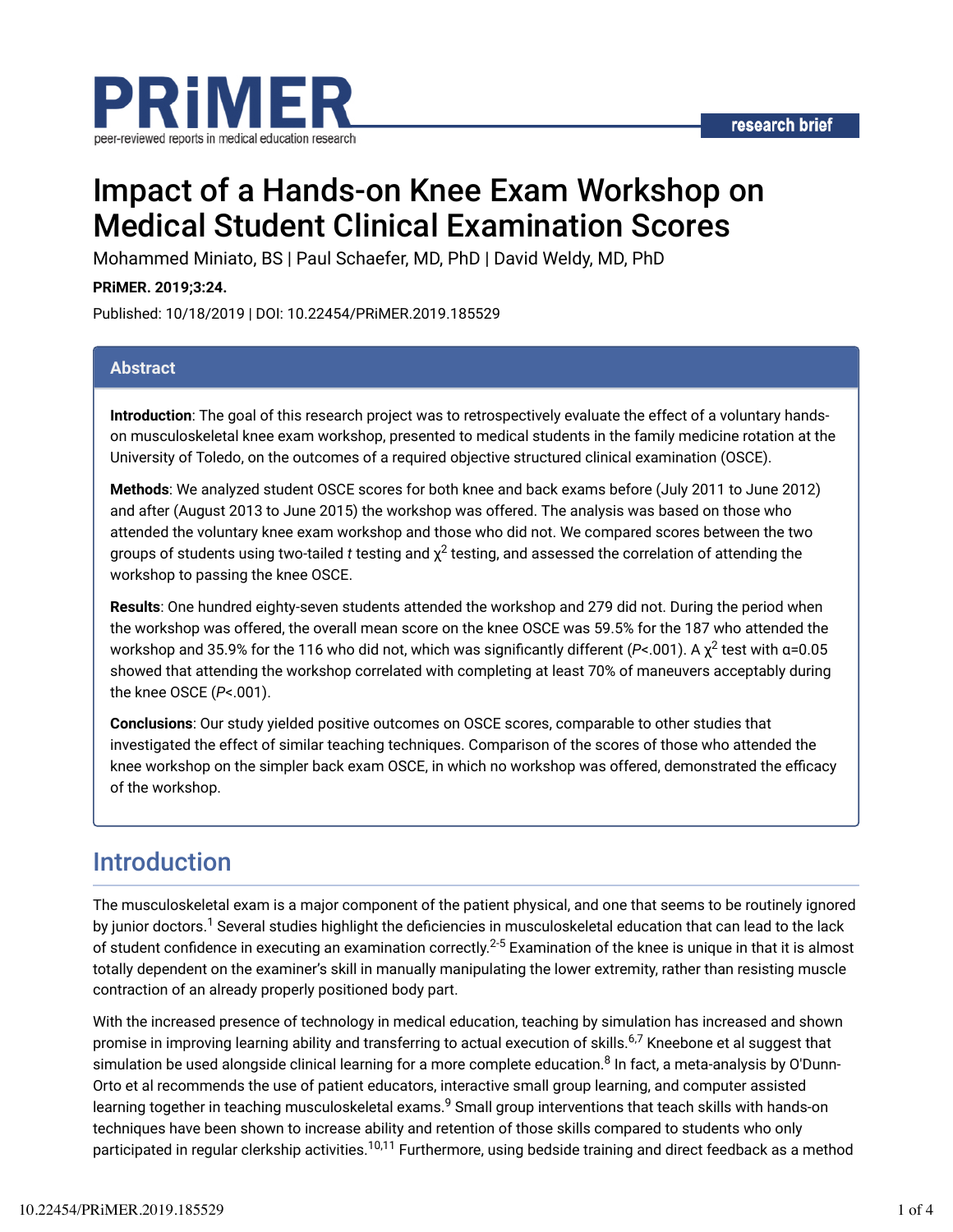of teaching the shoulder exam showed improved performance as well as an increase in student confidence in performing the maneuvers.<sup>12</sup> We aimed to explore the benefit of similar hands-on training and feedback, in the form of a workshop, on medical student performance of the more skill-intensive musculoskeletal knee exam.

# Methods

The Institutional Review Board at the University of Toledo approved this research project. A workshop covering how to complete a comprehensive musculoskeletal knee exam was offered during the first week of a 5-week rotation block. Workshop attendance was voluntary; therefore the sample and control groups were self-selected. Those who did not attend had online access to videos detailing the maneuvers that would be taught in the workshop. The workshop concentrated on maneuvers including visual and tactile observation, range of motion, joint line location and palpation, test for effusion, varus/valgus stress tests, Lachman's test, McMurray's test, patellar grind test, and Thessaly test. Students were presented a demonstration of each maneuver, then practiced each maneuver on at least three peers with hands-on instruction and personal feedback provided by physicians experienced in these techniques.

We analyzed student scores on a video-recorded objective structured clinical examination (OSCE) for both musculoskeletal knee and back exams on standardized patients administered during the last week of the rotation for those who did and did not attend the workshop. The OSCE comprises 7% of the final grade for the family medicine clerkship. The same physician scored all knee OSCEs, and a different single physician scored the back OSCEs. The OSCE is comprised of two 15-minute encounters with different standardized patients in which the student is required to obtain a full history and complete the relevant physical exam. Students were graded on a yes/no basis judged on their ability to completely perform each maneuver acceptably. We used sign-in sheets for the knee exam workshop to determine which students attended and we kept all student records in a Microsoft Excel file. We used Excel's data analysis tool to complete two-tailed  $t$  testing and  $\chi^2$  tests to compare scores and assess the relationship between a passing score and workshop attendance, respectively. We used scores of the back OSCE and scores before initiation of the workshop for comparison.

# **Results**

We collected data on 187 students who attended the workshop and 116 who did not. We separated the data on 163 students evaluated when the workshop was not offered and used it as a comparison. The overall mean score on the knee OSCE was 59.5% for those 187 who attended the workshop and 35.9% for the 116 who did not, indicating that those who attended the knee exam workshop did significantly better on the knee OSCE (*P*<.001). The overall mean scores on the back OSCE were 51.2% for those who attended the workshop, and 48.6% for those who did not, showing no significant difference in performance ( $P=$ .216). Those who attended the knee workshop performed eight of the 10 graded maneuvers correctly at significantly higher rates than those who did not (Figure 1). While knee OSCE scores decreased each year, those who attended the workshop consistently did significantly better than those who did not (Table 1). A  $\chi^2$  test with α=0.05 showed that attending the workshop was correlated with completing at least 70% of maneuvers acceptably during the knee OSCE (*P*<.001).

# **Discussion**

The results indicate that the knee exam workshop was significantly helpful in increasing student performance on the knee OSCE. A voluntary sample group makes it possible that those who attended the workshop were more inclined to perform better in assessments, although if this were the case then the workshop group's average score for the much-simpler back OSCE would have also been higher than that of the control group. Long-term retention of the physical exam maneuvers warrants further study, as students were not followed beyond their family medicine rotations in this study.

This study confirms that hands-on teaching of physical exam skills helps students better learn the technique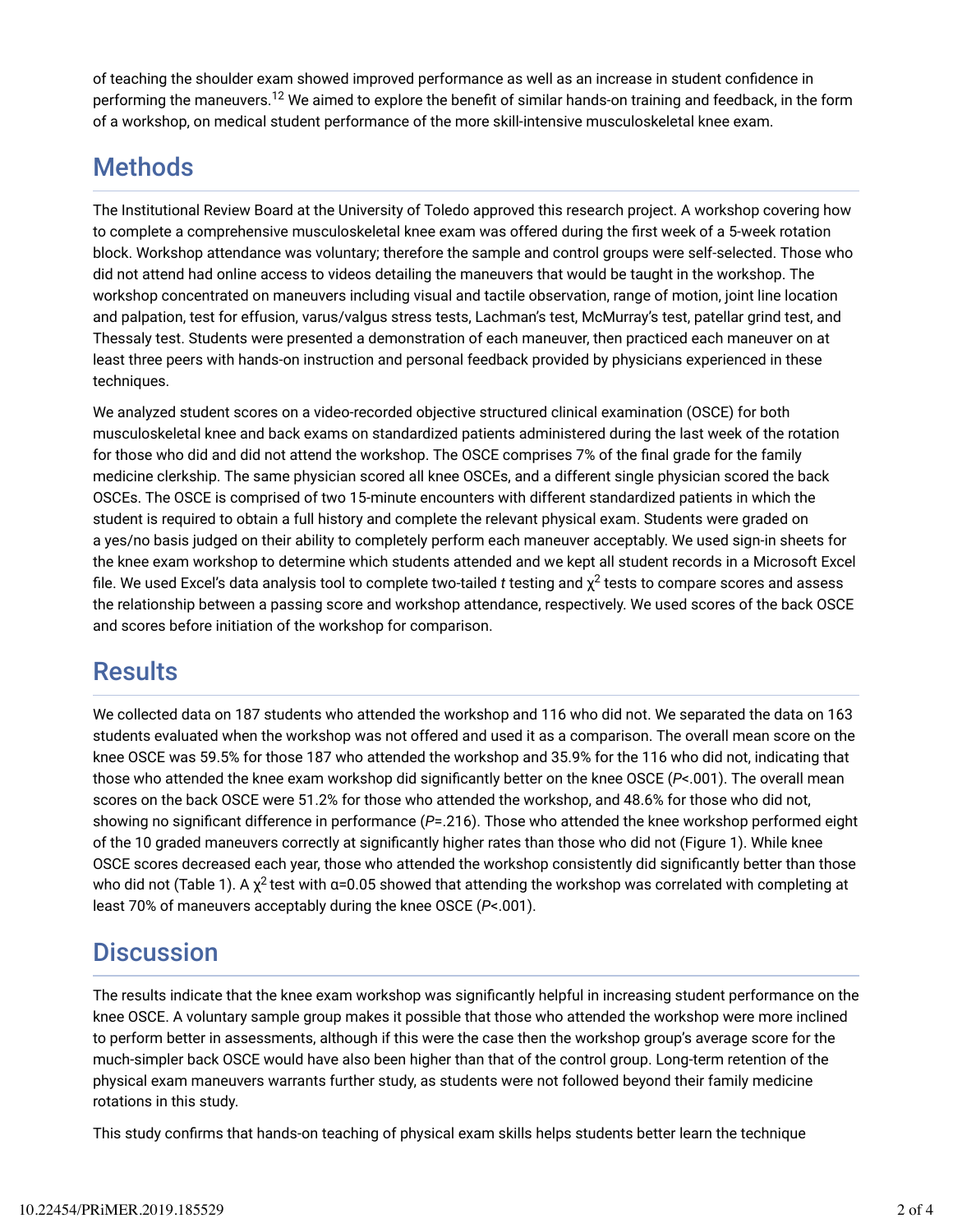required to provide a thorough exam. Thus, it may be prudent for institutions to provide hands-on training of musculoskeletal physical exam skills, especially the knee exam, which requires physical coordination, hand-eye coordination, and tactile experience. There are minimal to no financial requirements to run a workshop, as all that is required is a room to house the workshop and a faculty member to run it. There is no need to pay standardized patients, since participating students may practice on one another, as in this study, and still see the benefit. While there is no need for institutions to upend their current curriculum, the simple addition of an optional or required workshop structured like the one described in this study could be an invaluable supplement to medical students' education.

### Tables and Figures

| <b>Academic Year</b> | Knee OSCE Mean Score: No Workshop        | Knee OSCE Mean Score: Workshop        |
|----------------------|------------------------------------------|---------------------------------------|
| 2011-2012            | 0.623                                    | N/A                                   |
| 2013-2014            | 0.414                                    | $0.669*$                              |
| 2014-2015            | 0.305                                    | $0.532*$                              |
|                      |                                          |                                       |
| <b>Academic Year</b> | <b>Back OSCE Mean Score: No Workshop</b> | <b>Back OSCE Mean Score: Workshop</b> |
| 2011-2012            | 0.671                                    | N/A                                   |
| 2013-2014            | 0.483                                    | 0.521                                 |

#### Table 1: Comparison of Mean OSCE Scores by Year and Workshop Attendance

Abbreviation: OSCE, objective structured clinical examination.<br>\*P<0.05.





#### Acknowledgments

**Financial Support:** Financial support for this study was provided by the University of Toledo College of Medicine and Life Sciences.

**Presentations:** This study was presented at the following events:

- Interim Meeting of the American Medical Association, Honolulu, Hawaii. November 10, 2017
- University of Toledo College of Medicine Summer Research Forum, Toledo, OH, July 2017